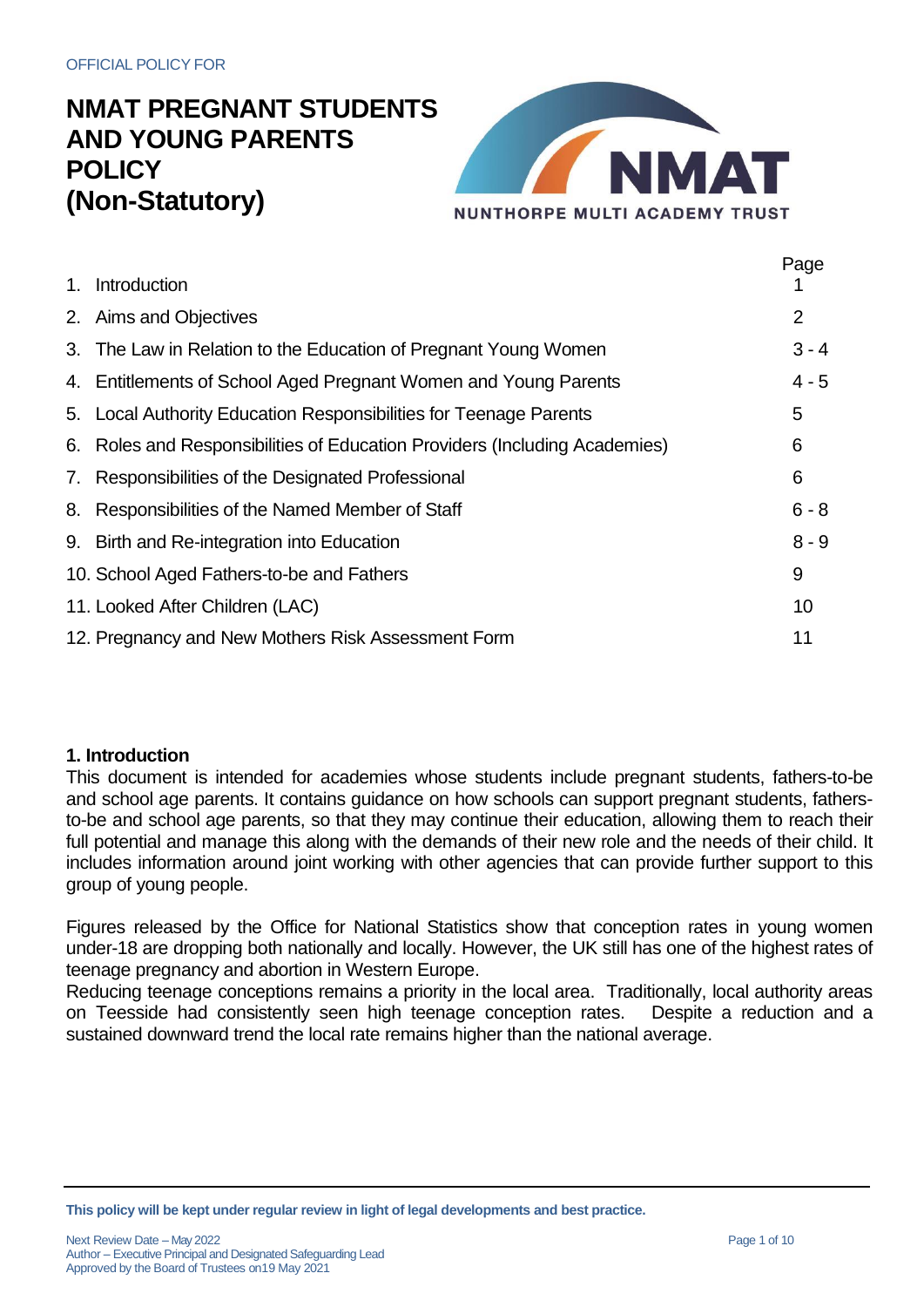

## **2. Aims and Objectives**

#### **2.1 Aims**

The primary aim of this policy is to provide guidance for Academy staff about how to support young women who become pregnant and those who are parents.

#### **2.2 Objectives**

The objectives of the policy are to set out:

- The roles and responsibilities of the Academy Trust and the Academy in ensuring a package of support is provided for those involved including young fathers and young fathers-to-be.
- The position when a young person does not wish to remain in their current Academy even after all necessary support has been put in place.
- Ensure that procedures are in place for joint working between the agencies involved with pregnant teenagers and young parents.
- Ensure that confidentiality and safeguarding is followed correctly in relation to the rights of the young person.
- Provide a framework for assessing risks for young women who are pregnant and identify a process for making reasonable adjustments and managing those risks.

### **3. The Law in Relation to the Education of Pregnant Young Women**

Schools already have a duty of care to their students and It is not expected that they alter their *policies because of the new legal provision of the Equalities Act 2010, providing they are not excluding pregnant students or requiring them to study at home or in alternative provision when they wish to remain in school, and are letting them return to education when they have had their babies.*

### **3.1 The Equality Act**

The Equality Act 2010 ensures protection from discrimination for students who are pregnant. The Department for Education (DfE) has produced guidance on the Equality Act. This means that it is **unlawful for academies to treat a pupil less favourably because she becomes pregnant or has recently had a baby, or because she is breastfeeding.** Academies will also have to factor in pregnancy and maternity when considering their obligations under the new Equality Duty.

Although the specific provision in the Act is relatively new, academies should already be aware of their specific responsibilities to any student in their care that become pregnant or are parents. Previous government guidance makes it clear that academies must not exclude simply on the grounds of a student becoming pregnant but should allow her no more than 18 calendar weeks authorised absence to cover the time immediately before and after the birth of her child. This is in order to ensure that she

**This policy will be kept under regular review in light of legal developments and best practice.**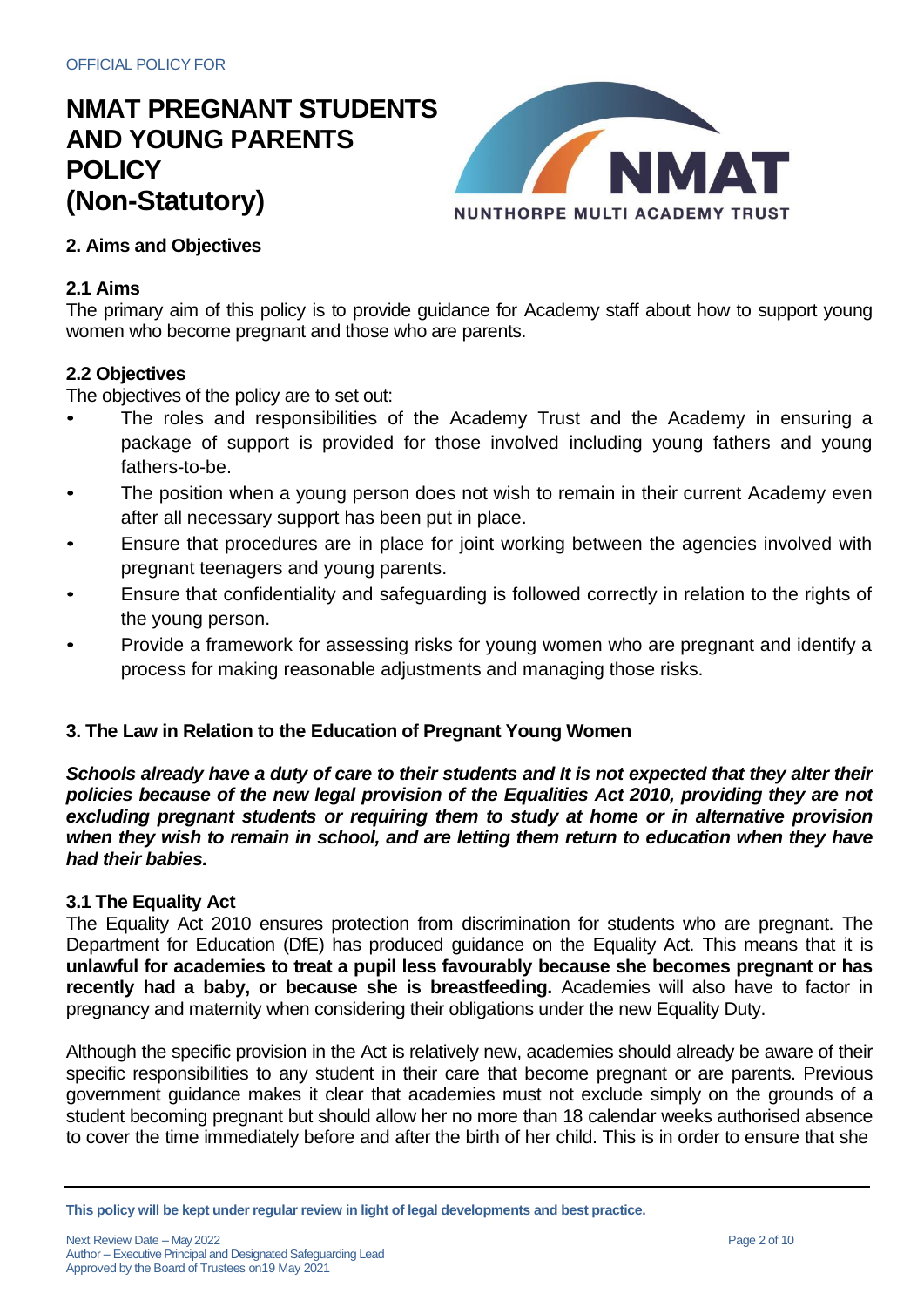

is reintegrated into education as quickly as possible. **Pregnancy is not an illness and therefore DFE guidance for students who cannot attend school because of health needs does not apply.**

## **3.2 Statutory Guidance on Participation**

The Statutory Guidance on the Participation of Young People in Education, Employment or Training (DfE, March 2013) <sup>1</sup> also sets out that parents caring for children would be expected to participate in education and may qualify for Care to Learn to enable them to do so. A reasonable period of maternity leave (up to 18 calendar weeks) is, however, justified.

#### **3.3 Education Act 1996**

Local Authorities have a duty under the Education Act 1996 to provide suitable education for all students for whom they are responsible including students of compulsory school age who become parents. 'Suitable education' must meet the needs of the student and should take account of their age, ability, aptitude and individual needs including any special educational needs they may have. The 2001 guidance emphasises the importance of support from re-integration and education welfare officers to enable pregnant students and school age mothers to complete their education.

Academies already have a duty of care to their pupils and are not expected to alter existing policies because of this new legal provision, providing they are not excluding pregnant students or requiring them to study at home or in alternative provision when they wish to remain in school, and are letting them return to education when they have had their babies.

Parents of students who believe they are being discriminated against have the right to make a discrimination claim in court but may wish to seek independent legal advice before doing so.

#### **3.4 Guidance for Pupils Who Cannot Attend School Because of Health Needs**

Whilst pregnancy is not an illness, there may be cases where young people present with health problems in pregnancy. Medical confirmation may be required that a school age parent is unable to attend school because of their pregnancy before the Local Authority would consider providing education on health grounds. In this instance, DfE guidance<sup>2</sup> provides a basis for the level of education such students can expect. Children with health needs should have provision, which is equivalent to the education they would receive in school. Where full-time education would not be in the best interests of a particular child because of reasons relating to their physical or mental health, Local Authorities should provide part-time education on a basis they consider to be in the child's best interests. Full and part-time education should still aim to achieve good academic attainment particularly in English, Maths and Science.

<sup>1</sup> Department for Education (2013), Statutory Guidance on the Participation of Young People in Education, Employment or Training for Local Authorities, March 2013.

<sup>&</sup>lt;sup>2</sup> Department for Education (2013) Ensuring a good education for children who cannot attend school because of health needs, Statutory guidance for local authorities, January 2013

**This policy will be kept under regular review in light of legal developments and best practice.**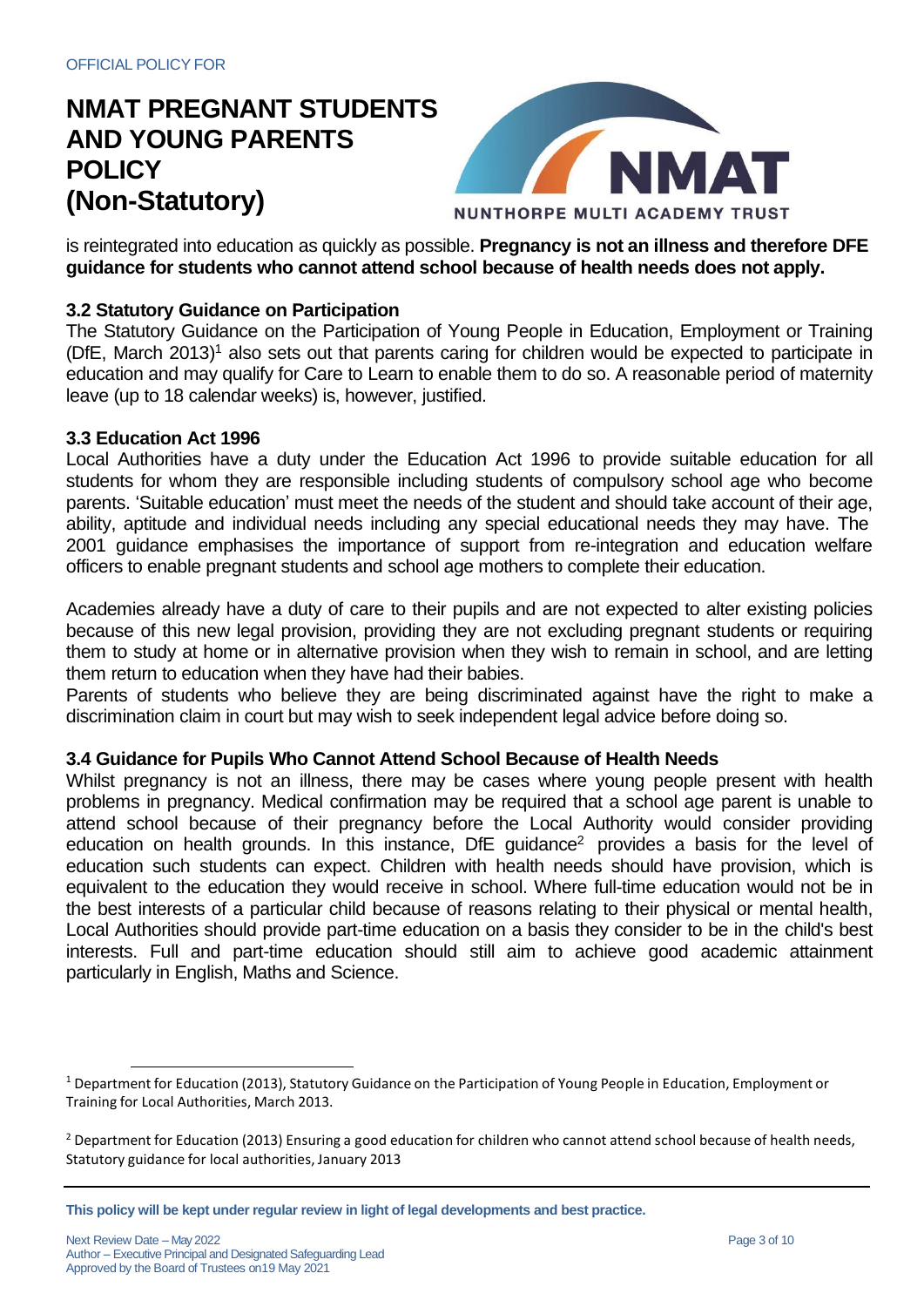

## **4. Entitlements of School Aged Pregnant Women and Young Parents**

### **4.1 Right to Remain in Education**

The young woman has the right to remain in education and cannot be excluded from, encouraged to be home educated by the parent or removed from the roll of an Academy because she is pregnant.

#### **4.2 Pastoral and Educational Support**

The young woman will have access to a named member of Academy staff with whom she will meet regularly and who will oversee her pastoral and educational support. This will include completing a full pregnancy risk assessment and development of corresponding action plan.

#### **4.3 Attendance**

The young woman is expected to attend school as regularly and punctually as her pregnancy allows as she is still a child of compulsory school age. The parent/guardian of the pregnant young woman is legally responsible for ensuring attendance. All academies are advised to offer support to their students. Being pregnant does not prevent a young woman from attending school.

The young woman will be entitled to take time out of the classroom to rest during the day during her pregnancy if required. The young woman is also entitled to attend antenatal classes and should be encouraged to do so. Expectant Young Fathers should also be encouraged to attend ante natal sessions where appropriate.

With regard to Attendance the student should be registered as 'unable to attend due to exceptional circumstances' ascertaining the reason for this absence as one of the below;

**Code M: Medical or dental appointments –** should the young person need to attend ante or post natal appointments (evidence should be provided)

**Code D: Dual Registered - at another educational establishment –** if student is attending another educational setting such as hospital teaching service.

**Code C: Leave of absence authorised by the school –** Once student goes on maternity or paternity leave.<sup>3</sup>

Pregnant young people will be encouraged to take full part in all curricular activities, arrangements for Academy trips, outings and sporting activities will be made in consultation with the student. Academies need to be flexible in their considerations and endeavour to include the young woman in all aspects of the curriculum.

<sup>&</sup>lt;sup>3</sup> Department for education (2013) School attendance Departmental advice for maintained schools, academies, independent schools and local authorities, October 2013

**This policy will be kept under regular review in light of legal developments and best practice.**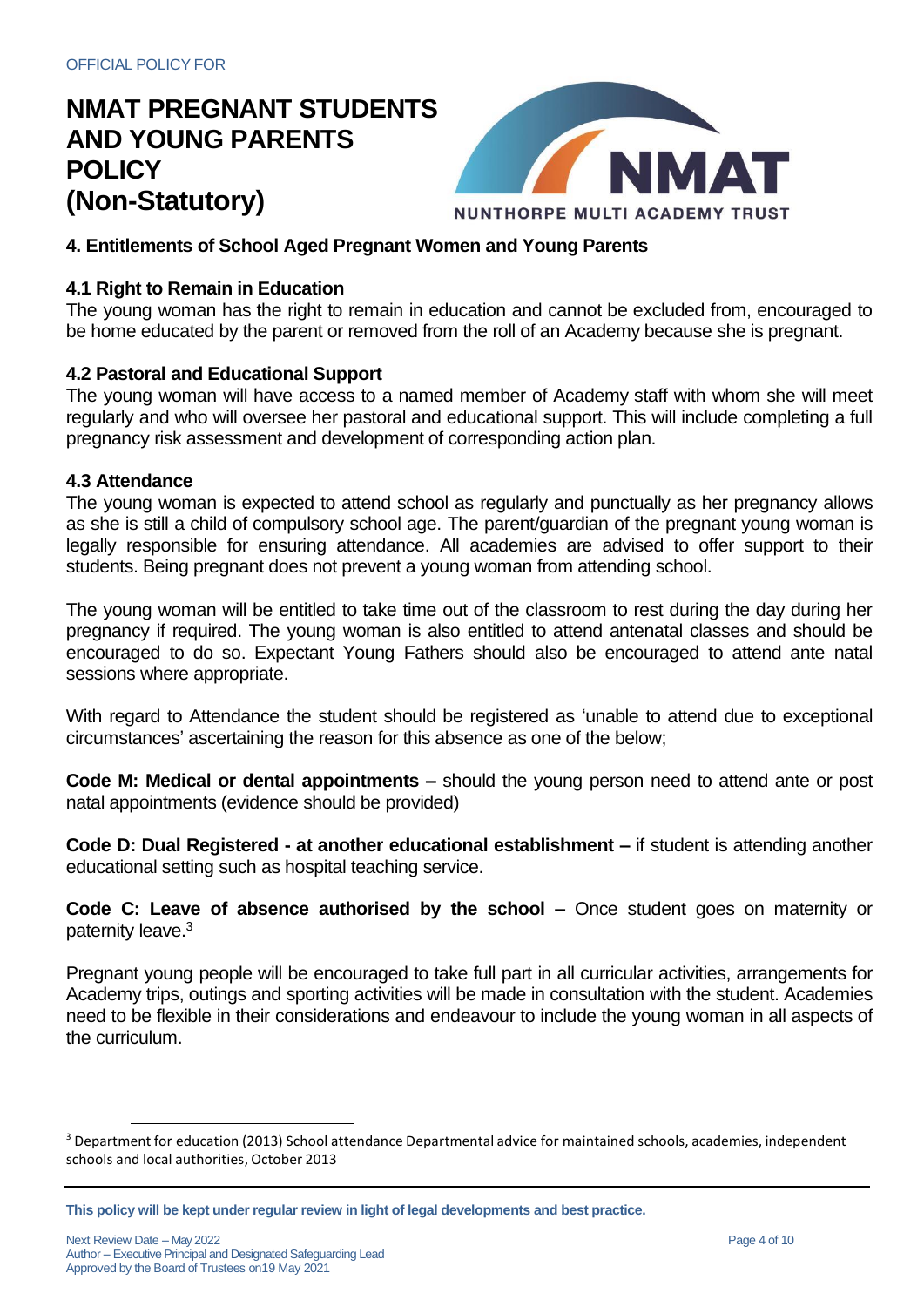

The young woman is entitled to up to 18 weeks "authorised absence"<sup>4</sup> (Code "C" for registration purposes) to cover the time immediately before and after the birth of the child. Up to two weeks paternity leave for a young father to help to care for his child would be considered reasonable and should be in line with statutory paternity leave provision<sup>5</sup>.

The young woman will be entitled to time out of lessons in the case where she is breastfeeding a child. The Academy would need to provide a room where she can express milk and a fridge in which she can store breast milk and have access to it at the end of the day. Safe and correct storage of breast milk should be in line with safe and storage of medicines and be included within the risk assessment.

Young parents may be entitled to time off to care for their baby in the case of illness.

#### **4.4 Care to Learn Funding**

Young women aged under 20 at the start of a course are entitled to apply for Care-to-Learn funding which can help pay for childcare costs whilst in learning. Funding covers courses that are publicly funded in schools, 6th forms, 6th form colleges or children centre courses. Funding can go toward the cost of childcare, including deposit and registration fees, childcare 'taster' session (up to 5 days), maintaining childcare places over the summer holidays and taking children to the childcare provider. The provider must be registered with OFSTED and can be a child-minder, pre-school playgroup, day nursery or out of school club. For further details contact the Learner Support helpline 0800 121 8989 or [www.gov.uk/care-to-learn](http://www.gov.uk/care-to-learn) to complete an online application form.

### **5. Local Authority Education Responsibilities for Teenage Parents**

**5.1. Statutory Duties** – to provide suitable education for all students for whom they are responsible, including pupils of compulsory school age who become parents.

**5.2. Students with Education Health Care Plans** – students with EHCPs who become pregnant should be treated in the same way as other students.

**5.3. Data Collection** – all LAs have a responsibility to collect data on participation and achievement of all students out of school including teenage parents who are out of school. It is good practice to collect data on the attainment of those parents attending school, transition to further education and employment. This responsibility for data collection continues with Raising of the Participation Age.

<sup>4</sup> <http://www.nhs.uk/conditions/pregnancy-and-baby/pages/teenager-pregnant.aspx>

<sup>&</sup>lt;sup>5</sup> <https://www.gov.uk/browse/childcare-parenting/pregnancy-birth> [Pa](https://www.gov.uk/browse/childcare-parenting/pregnancy-birth)ternity leave cannot start before the birth, but the start date must be the actual date of birth, an agreed number of days after the birth or an agreed number of days after the expected week of childbirth. Leave must finish within 56 days of the birth (or due date if the baby is early).

**This policy will be kept under regular review in light of legal developments and best practice.**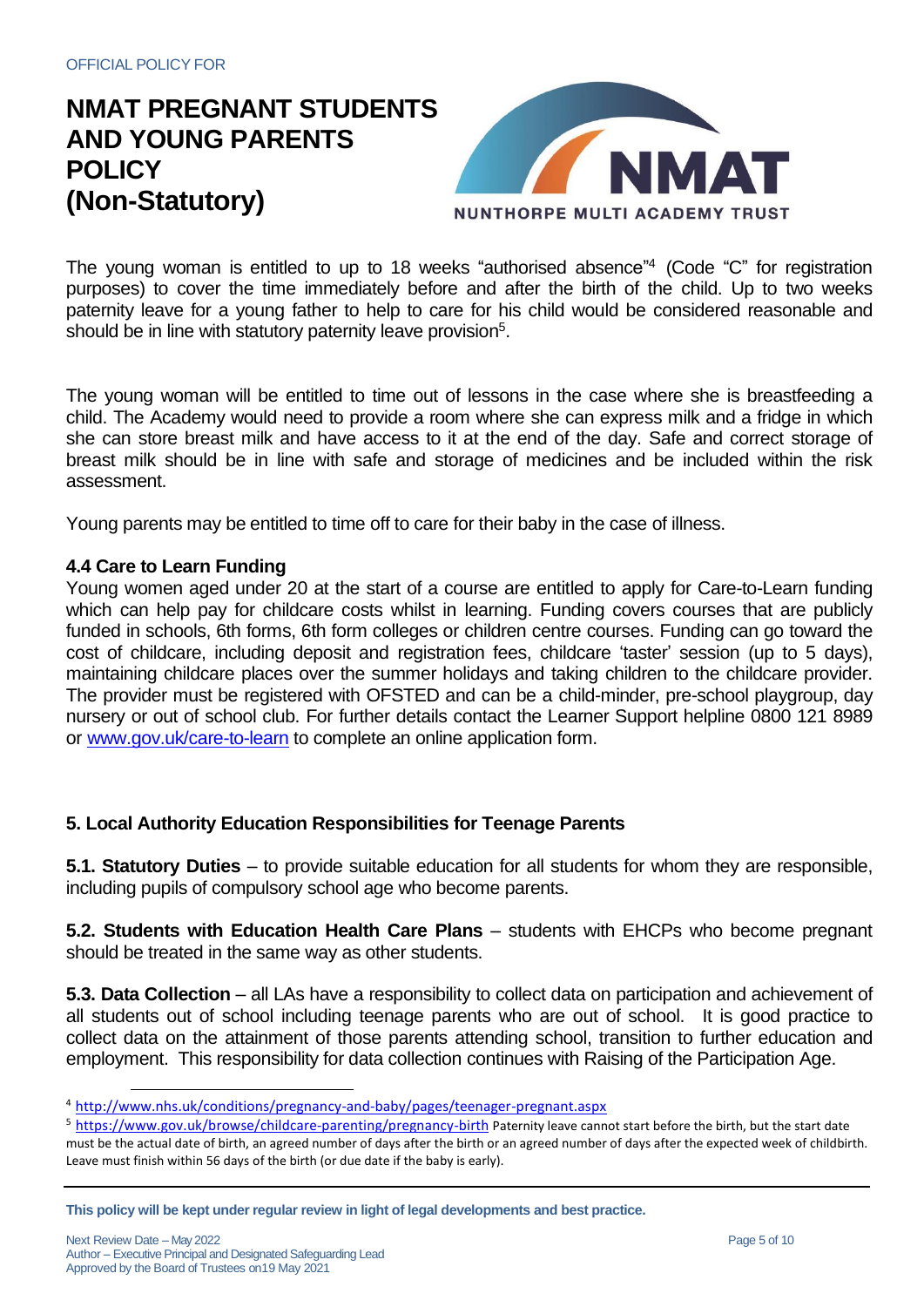

## **6. Roles and Responsibilities of Education Providers**

All academies have a statutory responsibility to ensure that young people of compulsory school age who are pregnant or young parents are supported to continue with their education. This responsibility includes ensuring that a young person or young parent is supported to continue learning for as long as possible and may dis-apply the national curriculum to allow concentration on fewer subjects. The young person cannot be legally removed from school roll.

The aim is to keep the student in school for as long as possible and to make arrangements to accommodate their needs. It is best practice to keep the student in their normal routine and to encourage them to attend regular classes. It is not best practice to segregate the student from their peers and there is no evidence to suggest it would influence others to become pregnant.

#### **7. Responsibilities of the Designated Professional**

It is good practice for academies to identify a designated professional within the Academy to have responsibility for school age parents, who will oversee the implementation and monitoring of this policy. This may be an appropriate member of pastoral staff, the designated safeguarding lead, the designated lead for Inclusion or other appropriate role. The named individual should be aware of relevant policies and procedures and reporting responsibilities.

The designated professional will be responsible for monitoring educational outcomes for pregnant young women and ensure the seamless progress of education welfare provision for the young person.

The designated professional will ensure a named member of staff has been identified to oversee the young person's educational and pastoral support needs, as needs be. This should be a person who has a good working relationship with the young person and should be agreed in consultation with the young person.

The Head of School is legally responsible for ensuring that the young person remains on the school roll including during the period of authorised absence and during the time the baby is born.

### **8. Responsibilities of the Named Member of Staff**

#### **8.1 Responsibilities**

The named member of staff will be responsible for overseeing an education and pastoral support plan. This will involve meeting with the young woman and her parents or carers and supporting the young woman to stay in learning together with the father, if he is also on roll.

The named person will also be responsible for overseeing an Early Help Assessment. At this stage a multi-agency planning meeting should be called to invite all those professionals who will have a role in

Next Review Date – May 2022 Author – Executive Principal and Designated Safeguarding Lead Approved by the Board of Trustees on19 May 2021

**This policy will be kept under regular review in light of legal developments and best practice.**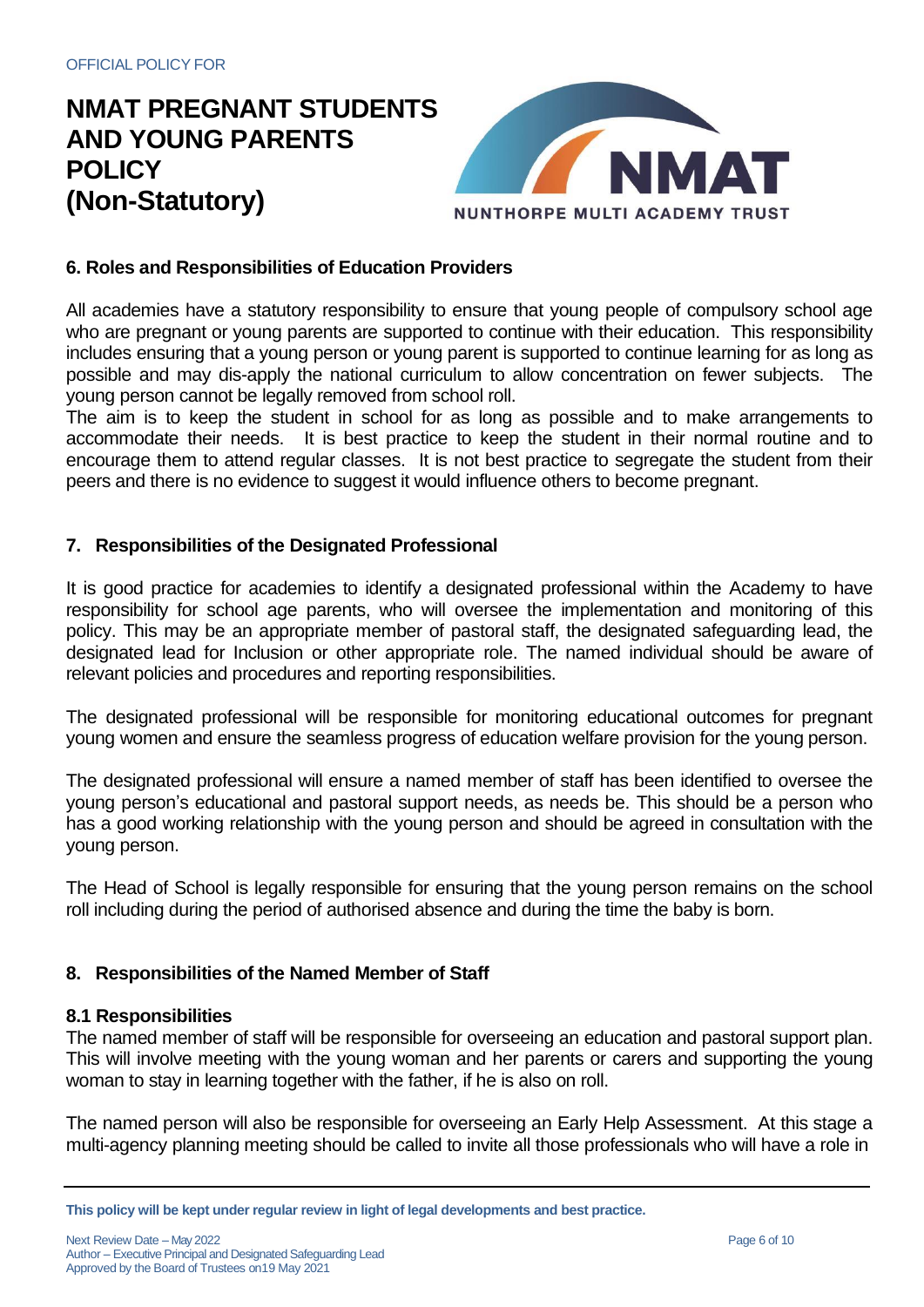

supporting the young woman and her family through the pregnancy. These professionals could include: school lead, school nurse, stronger families, Family Nurse Partnership (FNP), social worker or midwife. The young women and her parents/carers (if appropriate) are key to this meeting as is the prospective father and his parents/carers (if appropriate) but only if the young woman and her family wish. This list of professionals is not exhaustive and will depend on which agencies are needed to support each young woman.

The purpose of this meeting is to plan how professionals are going to support the young woman during her pregnancy and will include reintegration back to school where this is appropriate. The aim is very clearly to support he young woman to stay in learning. After this meeting the school lead will notify the manager of the Home and Hospital Teaching Service of the Expected Date of Delivery for information purposes only. The expectation is that all young women will continue their learning in the Academy and will be supported by her Academy.

This support plan will include:

- Agreement about pregnancy/parent related absence being authorised.
- Academy issues such as modifying the curriculum, uniform, movement around the Academy site and need to inform teaching staff will be completed through a risk assessment.
- Transport arrangements.
- Examination arrangements (request for special consideration).
- Childcare arrangements.
- Parenting and support classes for both school aged mothers and fathers.

The outline and timeframe of statutory education provision for the young person needs to take consideration of:

- The expected date of delivery.
- The maternity pathway.
- Examination times.
- The 29 week maternity grant (if eligible).
- Support from the Local Authority (if appropriate).
- Other issues such as housing, health and wellbeing e.g. mental health, nutrition and lifestyle, need to be addressed by members of the planning group.

A student that has an EHCP will need a review of this. Share information as appropriate between meetings and delivered through a person centred approach.

The named member of staff will be responsible for organising work and monitoring progress including while she is away at the time around the birth. If the young person is out of school for health reasons the named member of staff will be responsible for sending work home and making arrangements for it to be returned to the Academy and for feedback to be given. The named member of staff should meet

**This policy will be kept under regular review in light of legal developments and best practice.**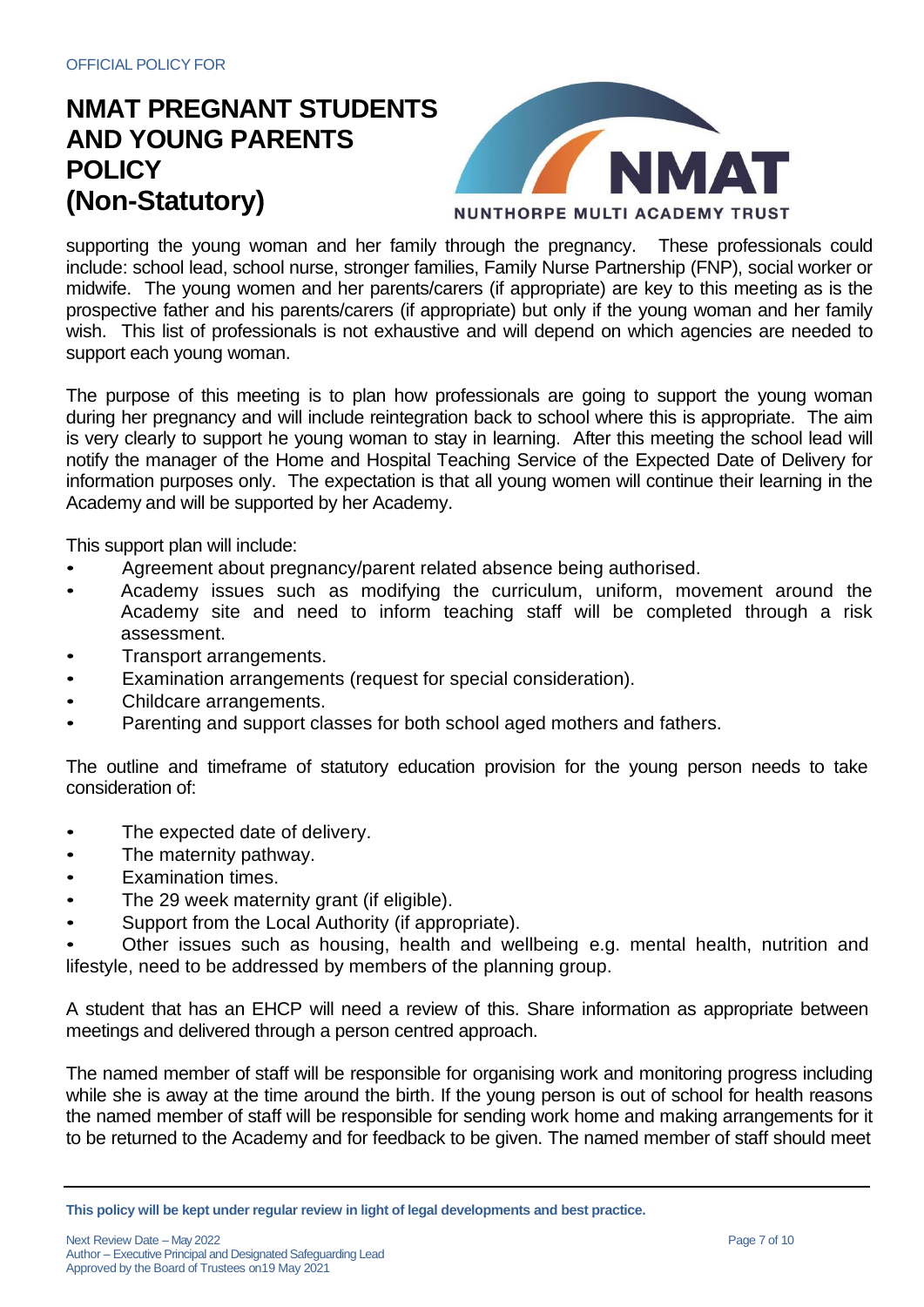

with the young person regularly to ensure that her needs are being met appropriately and to offer pastoral support.

### **8.2 Risk Assessments**

The named member of staff will be responsible for carrying out and reviewing risk assessments for the pregnancy and ensuring reasonable adjustments to her school day are put in place. Assistance can be provided by the Buildings Development Manager in conducting Risk Assessments.

#### **8.3 Re-integration**

The named member of staff will be responsible for developing a personalised reintegration plan in consultation with the young woman and her parents or carer and other core professionals known to the young person. The named member of staff may wish to take advice from the Education Welfare Service to do this.

#### **9. Birth and Re-integration into Education**

Pregnant young women are encouraged to stay in school as close as possible to the birth, unless there are any medical or heath reasons not to. Academies can liaise with the midwife to establish this. They are allowed up to 18 calendar weeks maternity leave which can be taken from the 29<sup>th</sup> week of pregnancy. Less time off than this can be negotiated with the Academy. It is however essential that the mother has time to bond with the baby and adapt to motherhood. Where the young woman is year 11 and due to take exams, this will need careful consideration.

If a young woman of compulsory school age is absent for spells during pregnancy for ill health or has a history of non-attendance the designated teenage pregnancy lead has a responsibility to provide academic work, refer to the Educational Welfare Officer and provide an early referral to the relevant external agencies.

Whilst pregnancy is not an illness, there may be cases where young people present with health problems in pregnancy. Medical confirmation may be required that a school age parent is unable to attend school because of their pregnancy before the Local Authority would consider providing education on health grounds.

On returning to school following the birth of a child the reintegration part of the support plan should be drawn up on consultation with the young woman, her parents/carers and the named member of staff supporting her. The level of support at the time may be crucial to determining whether the young woman remains in learning. Academies need to be flexible in understanding the individual needs of each young woman.

The young woman cannot return to school within two weeks of giving birth but if they wish to return to school before the six week post-natal check, her GP must confirm in writing that she is fit enough to attend the Academy.

If it is found that the young woman is unfit to return, or is ill, then medical evidence will need to be submitted and part-time attendance or arrangements for additional needs may be made.

**This policy will be kept under regular review in light of legal developments and best practice.**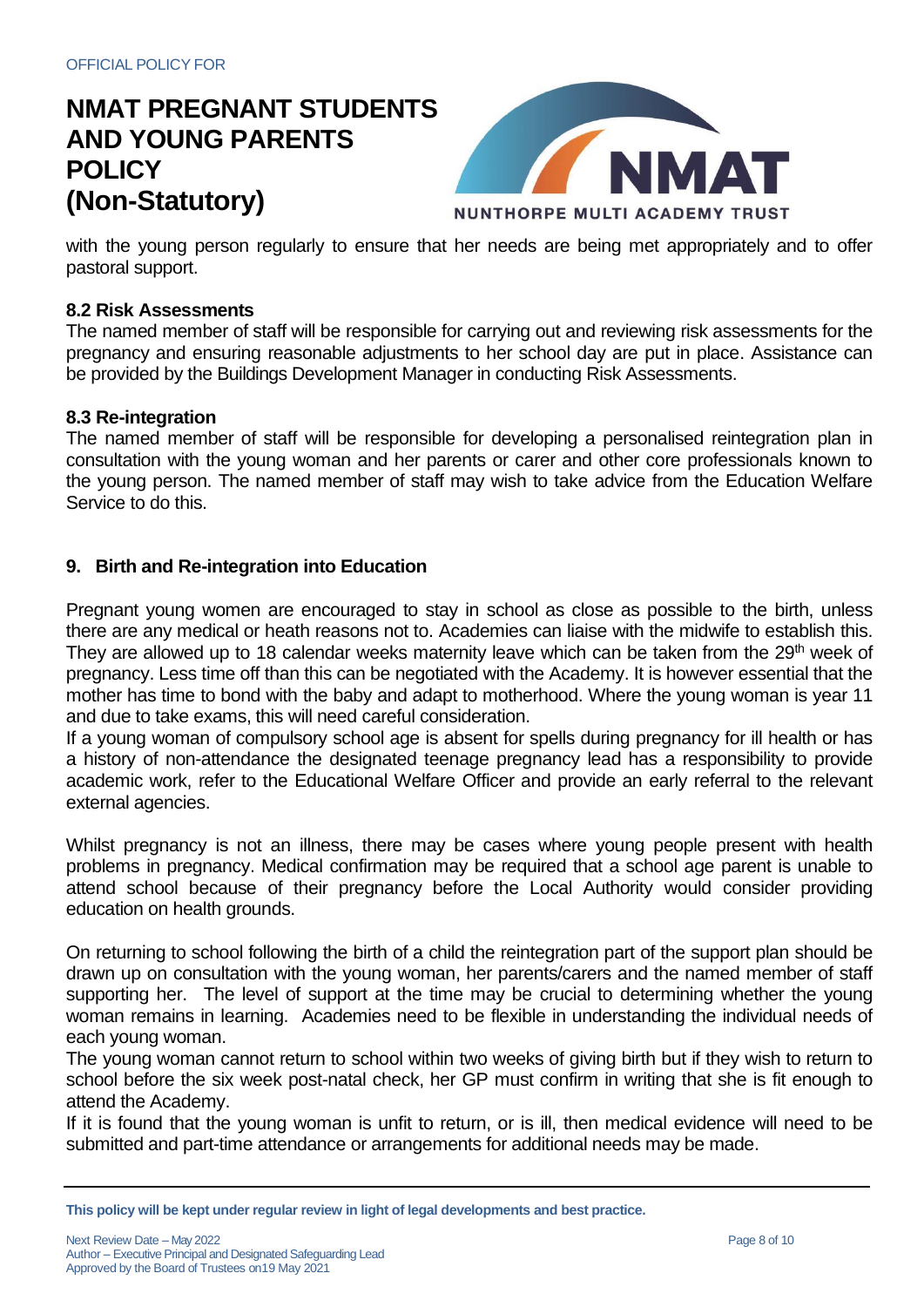

Three weeks before the young person intends to return to the Academy the named member of staff will coordinate the return to education through the early help assessment plan. The three week timescale may vary, and if this is the case the rationale should be recorded in the young person's plan. This meeting should be hosted by the Academy at a venue convenient to the young person where the purpose will be to discuss the following;

- Academy timetable
- Childcare and feeding
- **Transport**
- Young person's support structures
- Review of Risk Assessment

The young woman will also be entitled to time out of lessons in the case where she is breastfeeding a child. The Academy would need to provide a room where she can express milk and a fridge in which she can store breast milk and have access to it at the end of the day. This could be a medical room. Safe and correct storage of breast milk should be in line with safe storage of medicines and be included within the risk assessment.

Academies must also allow time off for medical appointments if the baby is ill. Young parents should be allowed some time out of school to attend parenting programmes and young parents support groups. These are important in developing good parenting skills. Such attendance should be built into the Support Plan. These are to be marked as authorised absences.

### **10. School Aged Fathers-to-be and Fathers**

Academies must acknowledge the additional needs that school age fathers and fathers to be may have. If a member of staff finds that a student is a father or father-to-be a pastoral member of staff should be identified to take responsibility for addressing their needs. The named member of staff should encourage the young man to speak to his parents or carers and a referral should be made to the Local Authority for on-going family support.

The educational setting may wish to allow young fathers or fathers-to-be authorised absence to accompany partners to antenatal and post-natal health checks and permit a father to take two weeks paternity leave if he so wishes. Paternity leave may be taken in accordance with ordinary parental leave. Leave cannot start before the birth and must end within 56 days of the birth.

#### **If the paternity leave coincides with external examinations then leave will not be permitted until examinations have finished.**

**This policy will be kept under regular review in light of legal developments and best practice.**